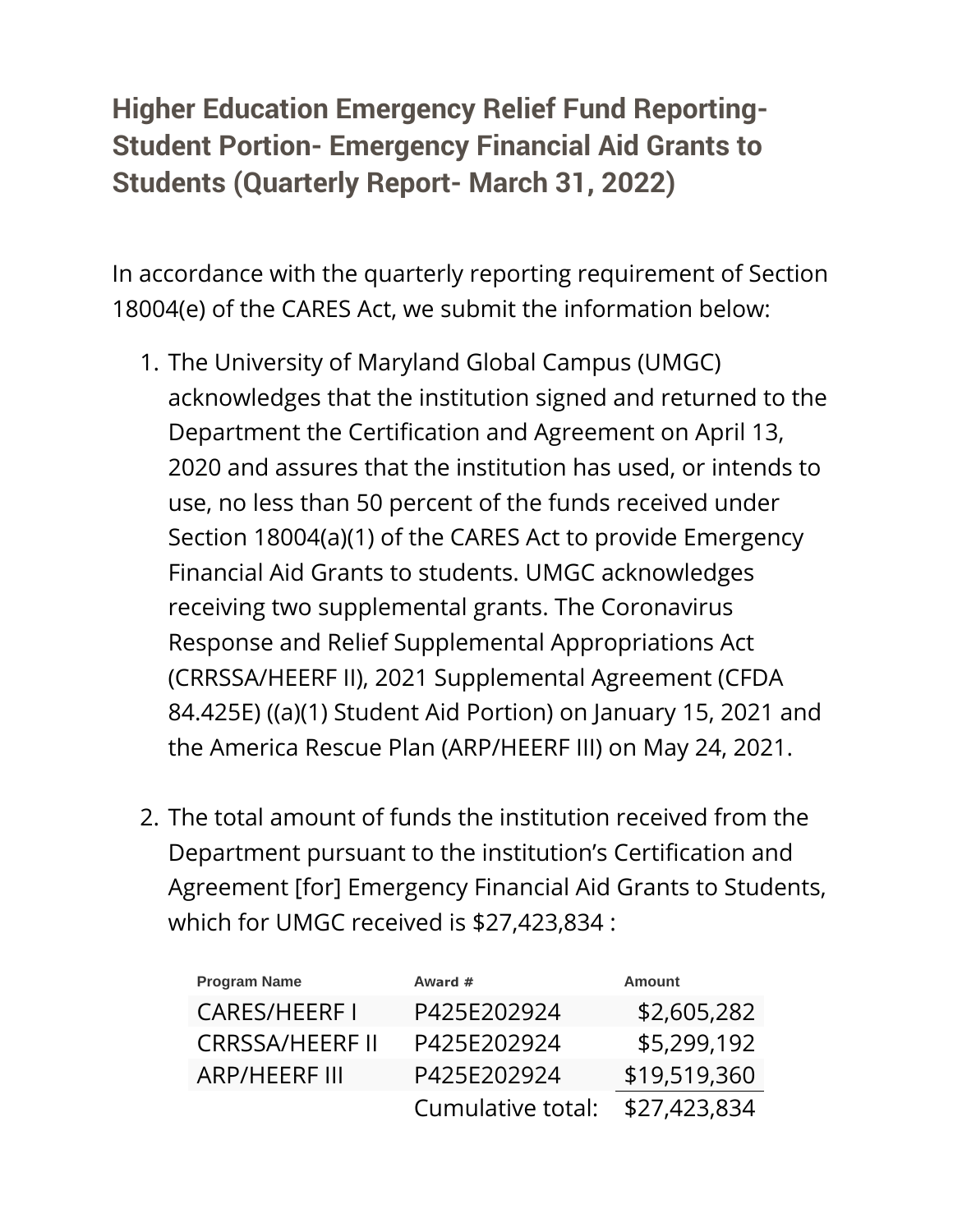3. The total cumulative amount of Emergency Financial Aid Grants distributed to students by UMGC under the CRRSAA and the ARP (a)(1) is **\$24,802,832** through **March 31, 2022** .

CRRSAA: 5,299,192 ARP: 19,503,640 Total: 24,802,832

- 4. UMGC The University determined that approximately 8,056 students may be eligible to receive Emergency Financial Aid Grant to Students for the Spring, 2022 semester, based on FAFSA filing status and enrollment in the term under the ARP (a)  $(1).$
- 5. The total number of students who have received an Emergency Financial Aid Grant to students under the CRRSAA and ARP (a)(1) is as follows:
	- CRRSAA: 8,737
	- ARP: 22,733
- 6. University of Maryland Global Campus students were determined to be eligible to receive this emergency funding assistance if they met the following criteria:
	- Undergraduates enrolled in an eligible program,
	- 2021-2022 FAFSA on file,
	- Pell eligible,
	- Enrolled in the Spring 2022 semester for a minimum of 3 credits, at the time of awarding the funds,